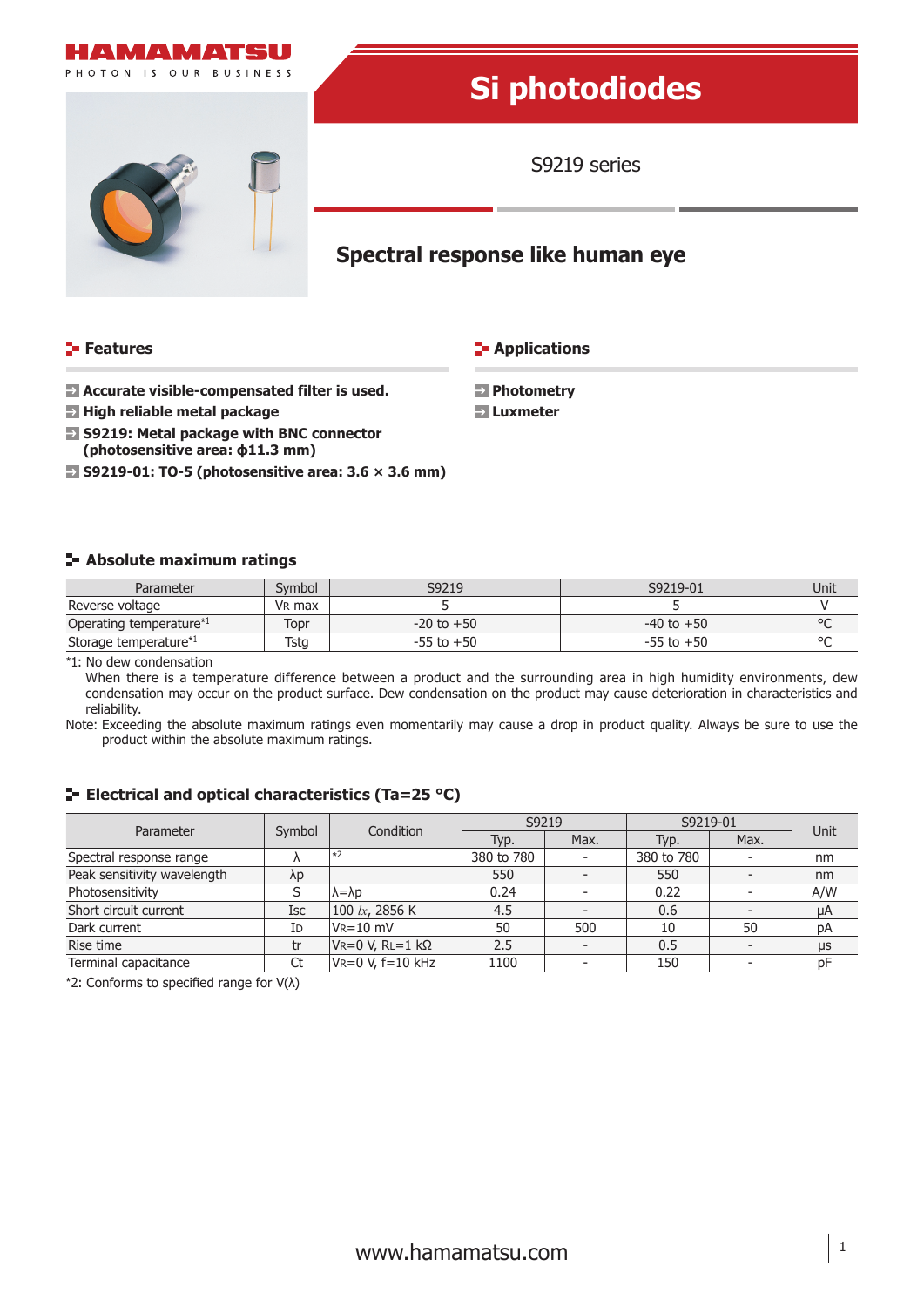



**F** Spectral response **Dark current vs. reverse voltage** 



# **Terminal capacitance vs. reverse voltage**



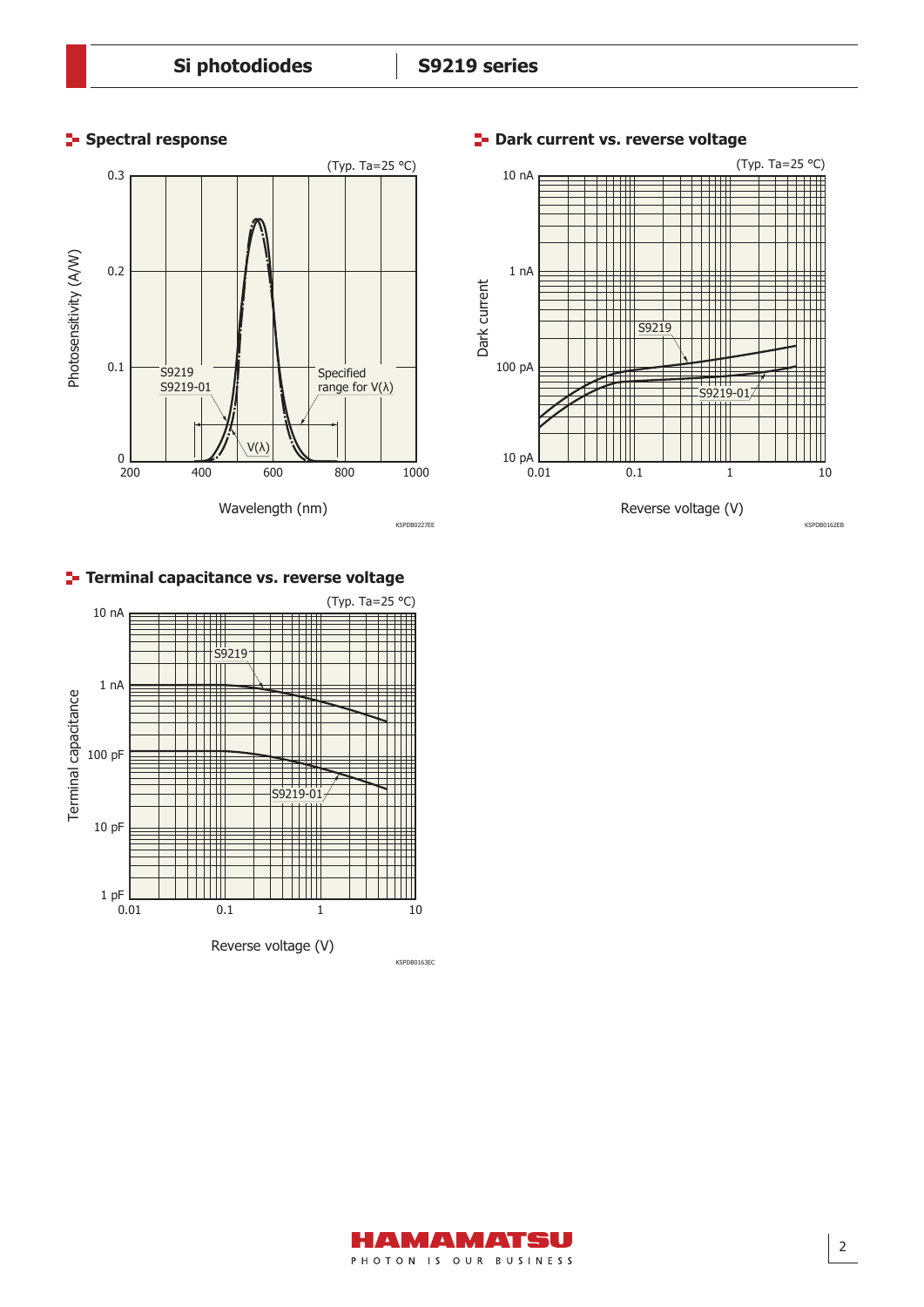Dimensional outline (S7160-01, S9219-01, unit: mm)

# **P** Dimensional outlines (unit: mm)





KSPDA0078EB